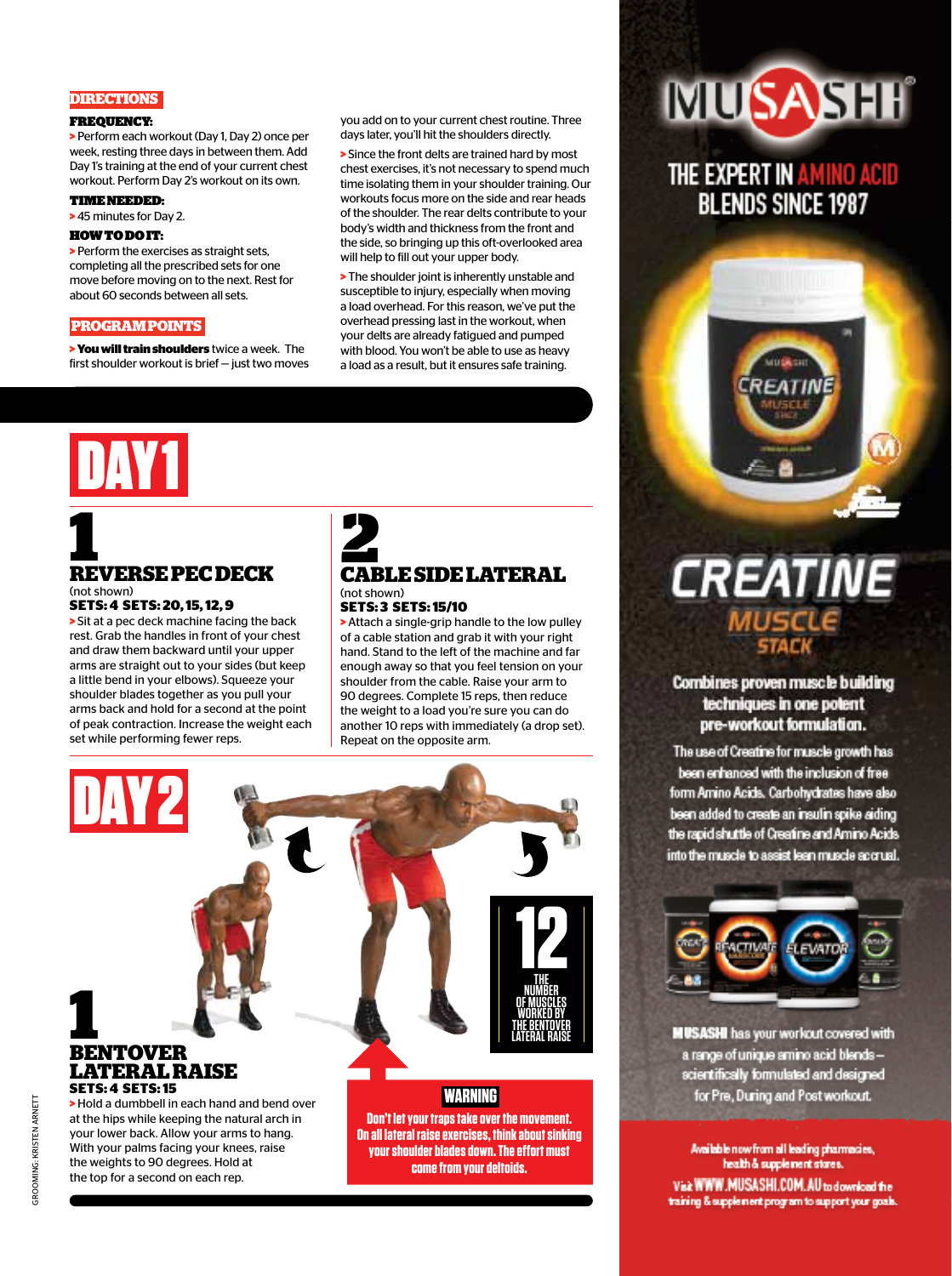### DAY<sub>2</sub> **CONTINUED**

**LATERAL RAISE SETS: 4 REPS: 15, 12, 9, 6 >** Hold a dumbbell in each hand at your side and raise both weights to 90 degrees. **2**

 **ISOLATE Eliminate momentum as much as possible. Concentrate on contracting your shoulder muscles first and then lifting.** 

#### **EZ-BAR FRONT RAISE SETS: 3 REPS: 12 3**

**>** Hold an EZ-Curl bar with an overhand, shoulder-width grip and let it hang in front of you. Keeping your arms straight, raise the bar to shoulder level.



THE EXPERT IN AMINO ACID<br>BLENDS SINCE 1987



MUSASHI Beta-Alanine is a precursor for Intramuscular canonise which buffers muscle acids. High intensity exercise can lead to acid accumulation inside working muscles resulting In 'muscle burn' which can contribute to the onset of fatigue. MUSASHI Sustained Release Beta-Alanine is designed to support high intensity training in endurance, team and strength sthietes.



"Thave been loading MUSA SHI Beta-Alanine Sustained Release duting the lead up to the Commonwealth Games, the horses e in energy and reduction in muscle bum has helped me to train harder and achieve personal basit results in the gym and on the track"

Anna Meares - 2010 Commonwealth Games 3 Time Gold Medallst

Available now from all leading pharmacies,<br>health & supplement stores. Visk WWW.MUSASHI.COM.AU to download the training & supplement program to support your goals.